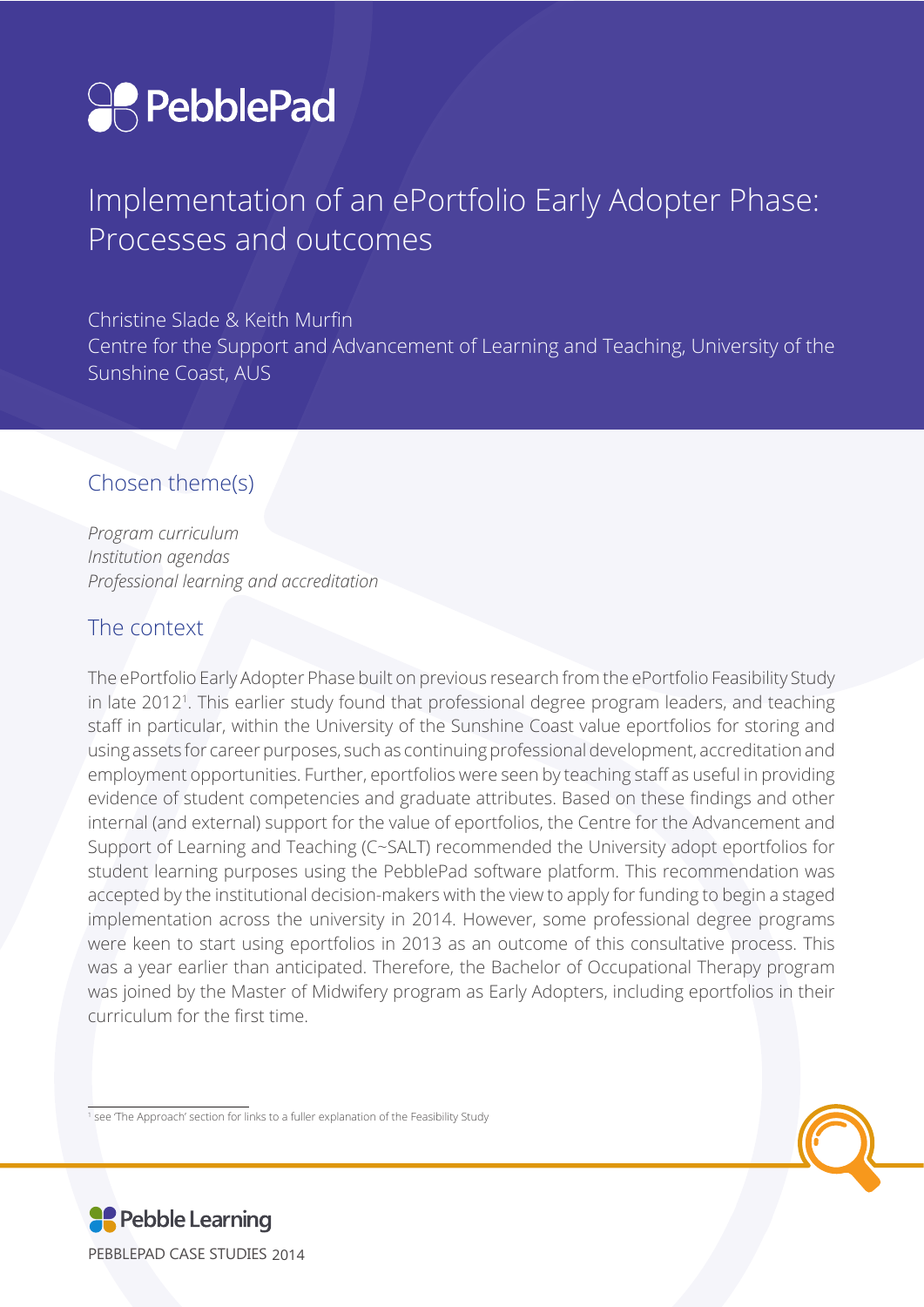#### How it was …

The Bachelor of Occupational Therapy program leaders introduced eportfolios to the first year student cohort (140 students) with the view of progressively building up the students' skills and knowledge throughout the four year degree. This allowed the program to take a 'slow start', gently introducing students to the concept of an eportfolio and basic functions and culminating at the end of the second semester with the submission of a reflective assessment task into the students' PebblePad eportfolios.

The Master of Midwifery (15 students both full and part-time) took a more active implementation approach particularly due to the shorter timeframe of a postgraduate program. The students' extensive practicum was used as the basis for eportfolio use. Emphasis was placed on students' philosophy and reflections of care, clinic experience records, and feedback from patients. Under new accreditation requirements Master of Midwifery students need to complete 20 'follow through' case studies during their degree.

The rapid introduction of the ePortfolio Early Adopter Phase did not align with the slower institutional curriculum revision and amendment processes. Therefore, embedding of changes to assessment tasks to include eportfolios into the course outlines for the two programs was not possible until the second semester of 2013. Consequently, the introduction of eportfolios and PebblePad in Semester One was not linked directly to immediate assessment tasks. Evidence from pre and post-usage student surveys and program analytics show that a majority of students were slow to engage with the eportfolio software until it was an integral part of an assessment task. Therefore, academic teaching staff needed flexible pedagogical approaches to address this challenge in terms of preparing students over both semesters to use eportfolios for later assessment tasks.

## The approach

C~SALT staff facilitated the eportfolio implementation process with teaching staff and students. Oversight of the Early Adopter ePortfolio implementation was undertaken by the C~SALT eportfolio project manager. Activities involved liaison with the academic teaching staff to facilitate their understanding and curriculum planning for eportfolio use in their programs as well as initiate and lead a research partnership with them during the course of the implementation. The project manager developed the research design, gained human ethics permission, collected and analysed data collected on behalf of the programs and at the end of the program shared this information with the teaching staff for their use in wider dissemination opportunities. The

research also provided evaluation and reflective practice opportunities for all concerned.

The C~SALT IT Functional Analyst worked with academic teaching staff to build their eportfolio skills so in turn they could work with their own students in a similar digital literacy development role. Initial sessions included an introduction to eportfolios and PebblePad for academics;

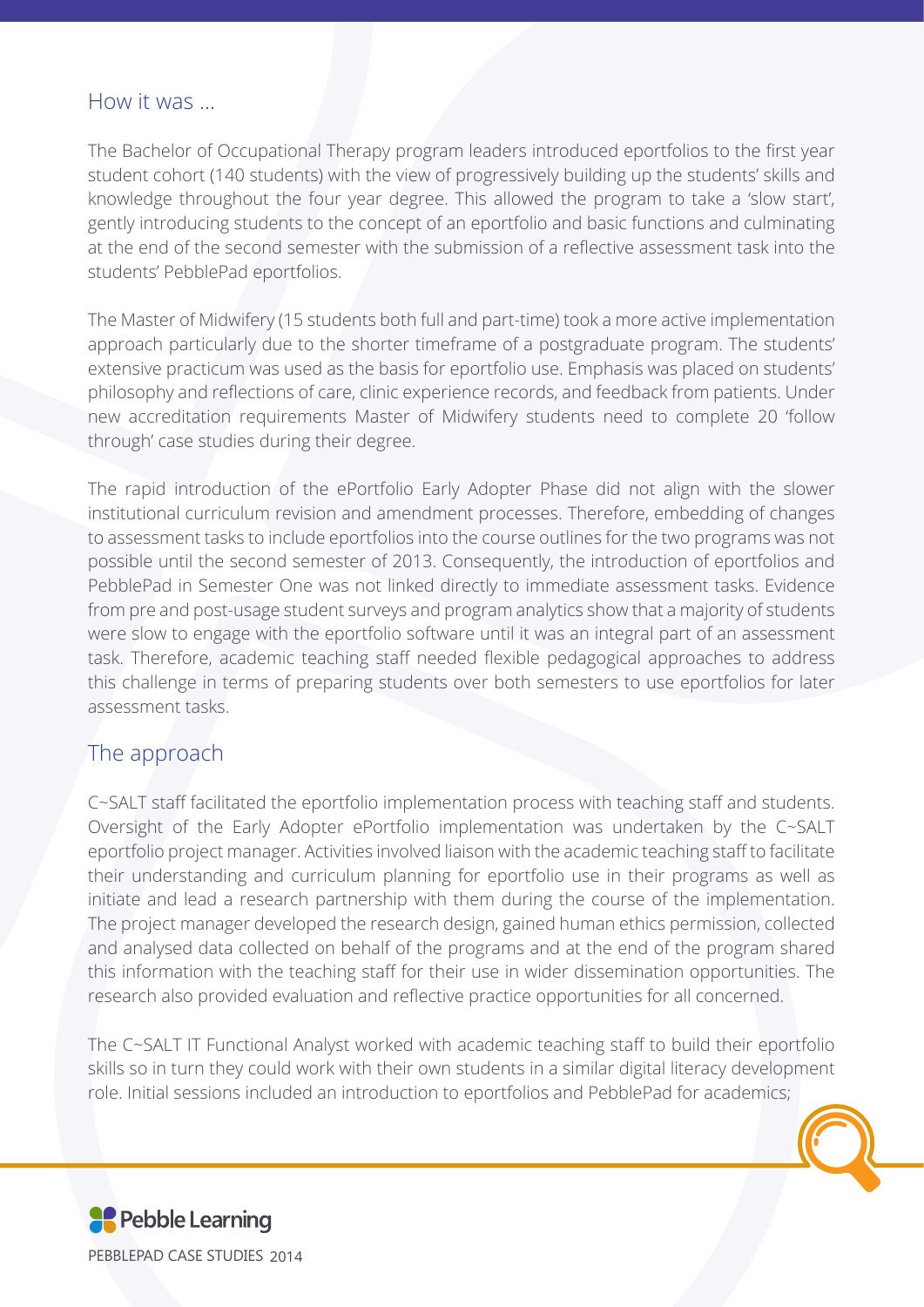a planning session to develop understanding about building eportfolios into course curricula; a training session with academic staff; and one-to-one support to create templates for student use. Further, a couple of non-compulsory computer workshops for students were trialled but were not well attended.

In Semester 2, 2013 attention turned to developing six basic 'how to videos' in the Bachelor of Occupational Therapy program that guided students in how to complete their first assessment task to be submitted in PebblePad. This method was particularly successful in engaging students who did not respond to other methods. In the Masters of Midwifery program adjustments were made to the workload associated with the development of the case studies assessment task.

See links below for publications from this eportfolio work that further explain the processes and outcomes:

- 1. Slade, C & Readman, K. (2013). New Pedagogical e-spaces: Keeping pace with staff readiness. In S. Frielick, N. Buissink-Smith, P. Wyse, J. Billot, J. Hallas, & Whitehead, E. (Eds.) R*esearch and Development in Higher Education: The Place of Learning and Teaching*, 36, pp.433-443, Auckland, New Zealand, 1-4 July 2013. Available: [http://www.herdsa.org.au/wp-content/](http://www.herdsa.org.au/wp-content/uploads/conference/2013/HERDSA_2013_SLADE.pdf) [uploads/conference/2013/HERDSA\\_2013\\_SLADE.pdf](http://www.herdsa.org.au/wp-content/uploads/conference/2013/HERDSA_2013_SLADE.pdf)
- 2. Slade, C, Murfin, K & Readman, K 2013, 'Evaluating Processes and Platforms for Potential ePortfolio Use: The Role of the Middle Agent', *International Journal of ePortfolios*, Vol. 3, No. 2, pp. 177-188. Available:<http://www.theijep.com/pdf/IJEP114.pdf>
- 3. USC *ePortfolio Journey: Past, Present and Future*, Presentation at Learning & Teaching Week 26-30 August 2013, University of the Sunshine Coast. Link to Video: [https://mediasite.usc.](https://mediasite.usc.edu.au/Mediasite/Play/f466250c4bac4c07add84db7391562b11d) [edu.au/Mediasite/Play/f466250c4bac4c07add84db7391562b11d](https://mediasite.usc.edu.au/Mediasite/Play/f466250c4bac4c07add84db7391562b11d)

#### How it is now ….

The Early Adopter phase contributed valuable insights into the planning of a university-wide staged eportfolio implementation process funded for 2014-2015. The aim of this new process is to foster a culture of eportfolio use across the University that creates a positive outcome for all stakeholder groups involved. The first year Bachelor of Primary Education students are now joining the first and second year Bachelor of Occupational Therapy students and two cohorts of Master of Midwifery students in using eportfolios as an embedded part of their curriculum in 2014. It is anticipated that another one or two programs will start using PebblePad in semester 2, 2014 with further programs added in 2015. C~SALT staff are also currently trialling the use of PebblePad for their professional practice review (PPR) to explore the enablers and challenges involved in potentially wider use within the University.

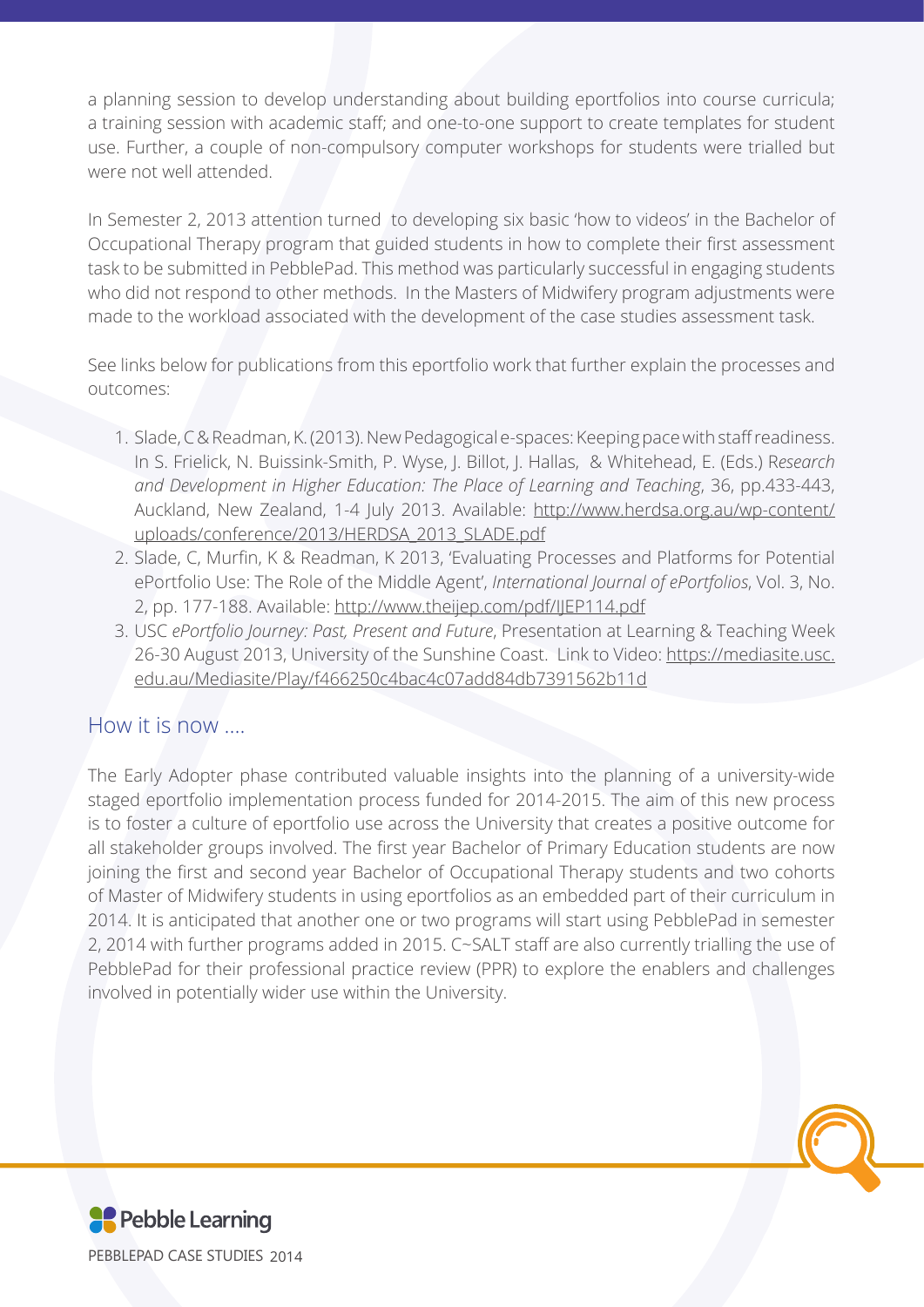# The Benefits

Benefits of this Early Adopter Phase include:

- Opportunity to begin a staged eportfolio implementation process which, according to scholarly literature and current best practice, increases the likelihood of successful outcomes.
- Showcasing eportfolio use in the Early Adopter Phase has generated further interest and improved understanding of eportfolio value across other programs. Implementation at both an undergraduate and postgraduate level provides deeper understanding of potential enablers and barriers through highlighting the individual nature and needs of different programs.
- Collaboration between faculty and C~SALT provides pedagogical and curriculum support for staff.
- Development of a research project between C-SALT and the early adopter programs involved to produce scholarship of teaching and learning (SoTL) outcomes for academic and C-SALT staff involved.

### Lessons learnt

Challenges of this Early Adopter Phase include:

- Taking a measured and timely approach to look past participant excitement with a new technology to bring about pedagogical adaption and digital literacy support.
- Ensuring adequate training for different groups involved e.g. management team, L&T staff and academics, including sessional staff, as well as meeting the needs of students.
- Finding the capacity to respond appropriately to the differing needs of both a long undergraduate program and a short postgraduate one.
- Managing a range of stakeholder expectations

Recommendations for future improvement include:

- Allow a longer preparation time so eportfolios are embedded into curriculum and particularly in assessment tasks.
- Take a 'program level' approach to eportfolio implementation
- Don't assume that all younger age students have digital literacy
- Maintain a consistent relationship with teaching staff during the semester whilst they are
	- in early stages of eportfolio implementation.
- Always be looking for ways to cross-link learnings and resources across programs.
- Develop a community of practice for peer support.